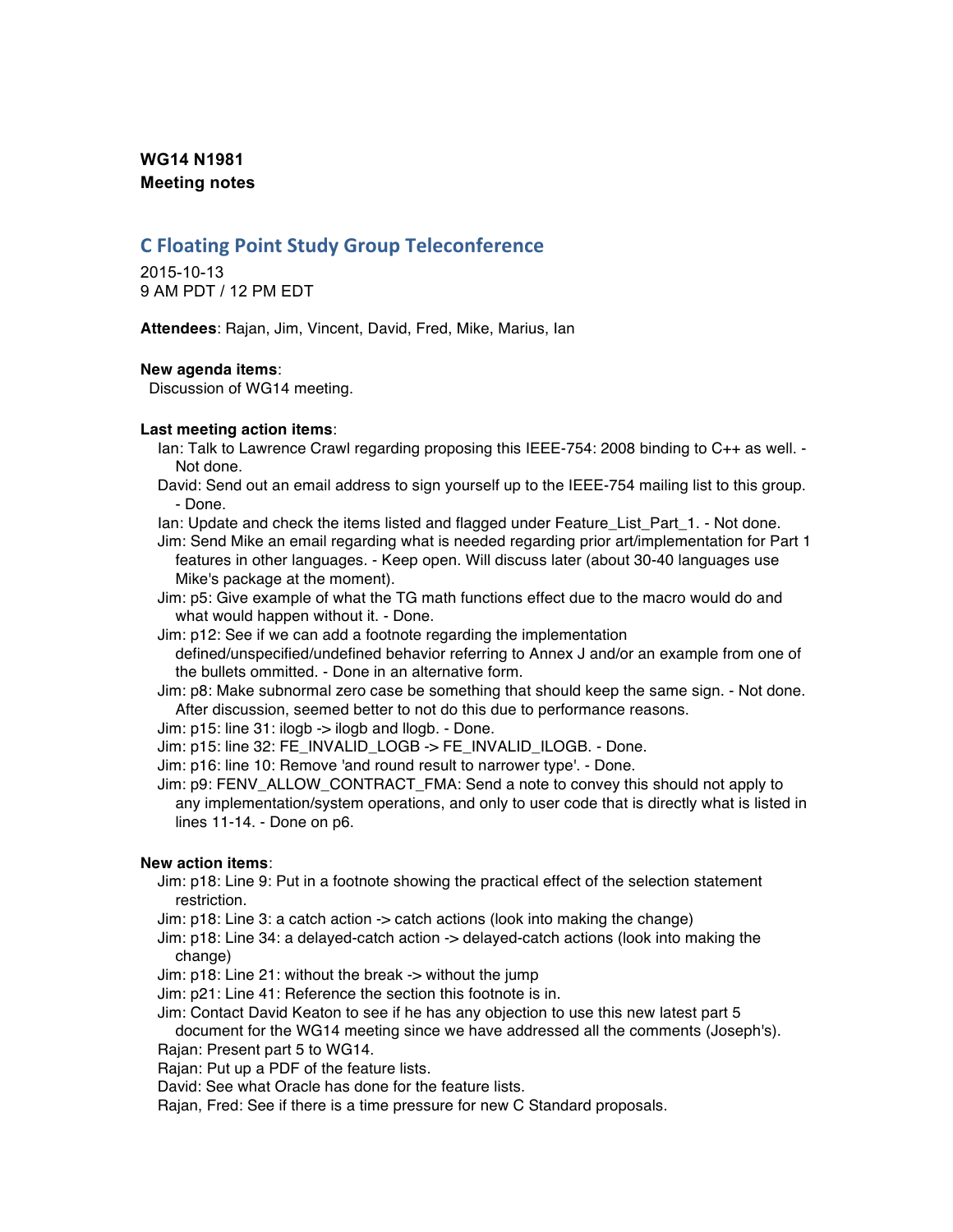Rajan, Fred: Report on the WG14 meeting with respect to the TS's.

All: Consider new issues:

p3: Line 24: Is this a constraint violation if it occurs? If so, it cannot be diagnosable by a translator following the translation phases exactly.

p17: For library state: Unspecified vs indeterminate state. Should not have the standard library states be indeterminate, but can we guarantee that it is in a valid state?

#### **Next Meeting**:

November 10th, 2015, 12:00 EST, 9:00 PST Same teleconference number.

#### **Discussion**:

IEEE 754: David: Going forward. Mike is editor.

Arith23: Marius: No reply yet from program/steering committee members from what we discussed last time. Marius will ping them.

Parts 3 and 4: Published on October 1st, 2015. They are on the ISO website.

Part 5: Various emails, documents (cfp5-20151007.pdf)

pvii: Comment received that more background information would be useful.

p3: Line 24: \*NEW ISSUE: Is this a constraint violation if it occurs? If so, it cannot be diagnosable by a translator following the translation phases exactly.

p17: \*NEW ISSUE: For library state: Unspecified vs indeterminate state. Should not have the standard library states be indeterminate, but can we guarentee that it is in a valid state?

- p18: Line 9: We should give an example or two. Should we say we are trying to avoid the following "bad" cases? Adding an example here would imply we should do it for all the try/catch items here. Perhaps put it in a footnote? May not be that helpful in a TS.
- \*Jim: p18: Line 9: Put in a footnote showing the practical effect of the selection statement restriction.

p18: Line 15: Now try and catch have to match exactly instead of allowing catch with subexceptions of the general group try exception. Perhaps have a new term for matching try/catch to avoid the repeated clauses.

\*Jim: p18: Line 3: a catch action -> catch actions (look into making the change)

\*Jim: p18: Line 34: a delayed-catch action -> delayed-catch actions (look into making the change)

\*Jim: p18: Line 21: without the break -> without the jump

p18:

The changes for jumping into/out of catch block apply to 'delayed-try' as well, and for 'try' with the exception of handling "exceptions as specified below".

The 'delayed-try/catch' have all the corresponding changes from 'try/catch' sections. Should jumping into a compound statement be different from jumping to a compound statement (as stated at the beginning of the paragraph)? i.e. Remove the 'other' on line 27? The preceding statement seems to make it clear what 'other' refers to. Consensus is there is no confusion here.

p21: To make the changes valid with respect to the atomics example.

\*Jim: p21: Line 41: Reference the section this footnote is in.

Pursue the new issues via email.

#### WG14 meeting:

Enough significant changes to have this draft considered by WG14. Put it on the wiki. This